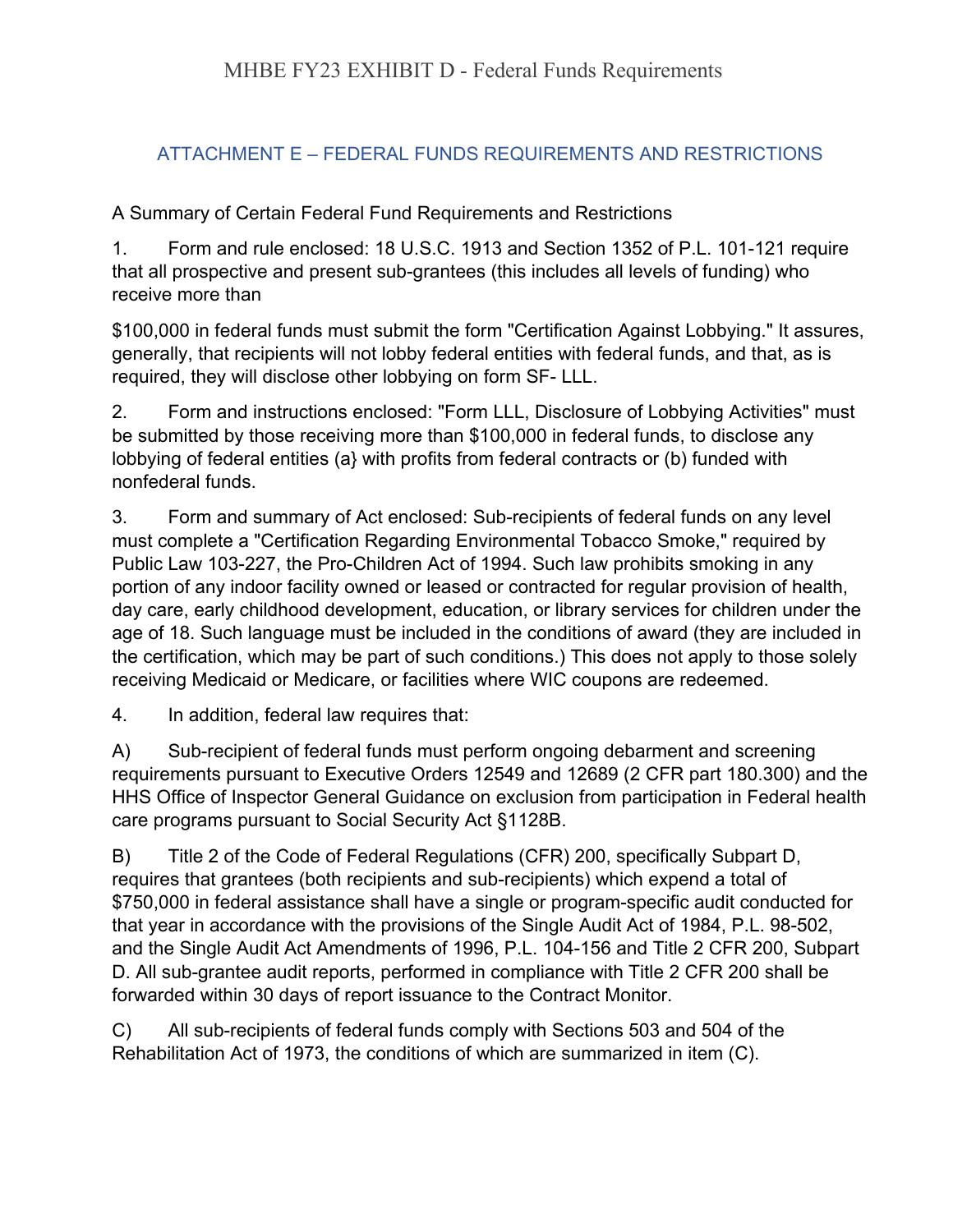D) Recipients of \$10,000 or more (on any level) must include in their contract language the requirements of Sections 503 (language specified) and 504 referenced in item (B).

Section 503 of the Rehabilitation Act of 1973, as amended, requires recipients to take affirmative action to employ and advance in employment qualified disabled people. An affirmative action program must be prepared and maintained by all contractors with 50 or more employees and one or more federal contracts of \$50,000 or more.

This clause must appear in subcontracts of \$10,000 or more:

1) The contractor will not discriminate against any employee or applicant for employment because of physical or mental handicap in regard to any position for which the employee or applicant for employment is qualified. The contractor agrees to take affirmative action to employ, advance in employment and otherwise treat qualified handicapped individuals without discrimination based upon their physical or mental handicap in all upgrading, demotion or transfer, recruitment, advertising, layoff or termination, rates of pay or other forms of compensation, and selection for training, including apprenticeship.

2) The contractor agrees to comply with the rules, regulations, and relevant orders of the secretary of labor issued pursuant to the act.

3) In the event of the contractor's non-compliance with the requirements of this clause, actions for non-compliance may be taken in accordance with the rules, regulations and relevant orders of the secretary of labor issued pursuant to the act.

4) The contractor agrees to post in conspicuous places, available to employees and applicants for employment, notices in a form to be prescribed by the director, provided by or through the contracting office. Such notices shall state the contractor's obligation under the law to take affirmative action to employ and advance in employment qualified handicapped employees and applicants for employment, and the rights of applicants and employees.

5) The contractor will notify each labor union or representative of workers with which it has a collective bargaining agreement or other contract understanding, that the contractor is bound by the terms of Section 503 of the Rehabilitation Act of 1973, and committed to take affirmative action to employ and advance in employment physically and mentally handicapped individuals.

6) The contractor will include the provisions of this clause in every subcontract or purchase order of \$10,000 or more unless exempted by rules, regulations, or orders of the [federal] secretary issued pursuant to Section 503 of the Act, so that such provisions will be binding upon each subcontractor or vendor. The contractor will take such action with respect to any subcontract or purchase order as the director of the Office of Federal Contract Compliance Programs may direct to enforce such provisions, including action for non-compliance.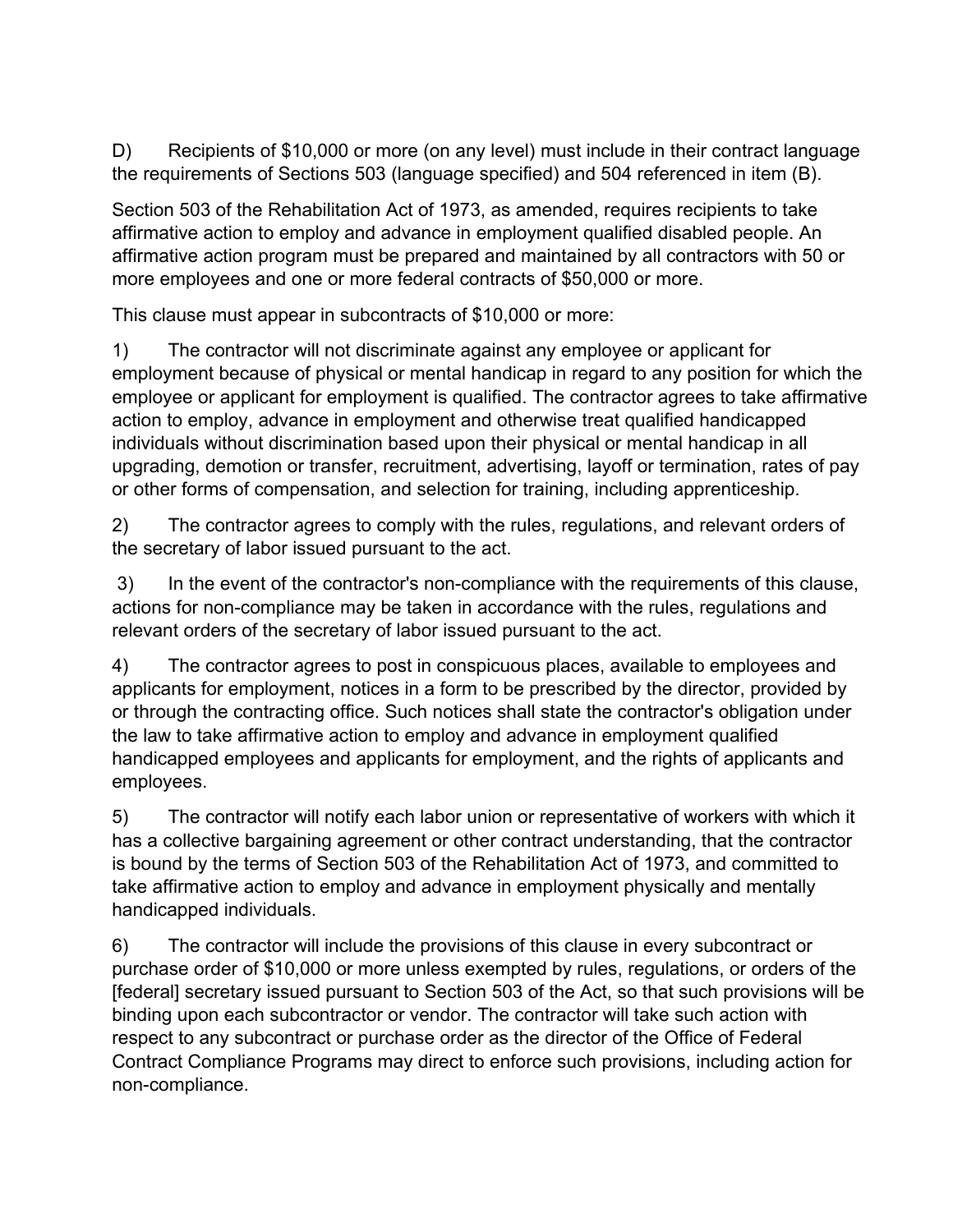Section 504 of the Rehabilitation Act of 1973, as amended (29 U.S.C. Sec. 791 et seq.)

prohibits discrimination on the basis of handicap in all federally assisted programs and activities. It requires the analysis and making of any changes needed in three general areas of operation- programs, activities, and facilities and employment. It states, among other things, that:

Grantees that provide health …services should undertake tasks such as ensuring emergency treatment for the hearing impaired and making certain that persons with impaired sensory or speaking skills are not denied effective notice with regard to benefits, services, and waivers of rights or consents to treatments.

E) All sub-recipients comply with Title VI of the Civil Rights Act of 1964 that they must not discriminate in participation by race, color, or national origin.

F) All sub-recipients of federal funds from SAMHSA (Substance Abuse and Mental Health Services Administration) or NIH (National Institute of Health) are prohibited from paying any direct salary at a rate more than Executive Level II of the Federal Executive pay scale, per year. (This includes, but is not limited to, sub-recipients of the Substance Abuse Prevention and Treatment and the Community Mental Health Block Grants and NIH research grants.)

G) There may be no discrimination on the basis of age, according to the requirements of the Age Discrimination Act of 1975.

H) For any education program, as required by Title IX of the Education Amendments of 1972, there may be no discrimination on the basis of sex.

I) For research projects, a form for Protection of Human Subjects (Assurance/ Certification/ Declaration) should be completed by each level funded, assuring that either: ( 1) there are no human subjects involved, or (2) an Institutional Review Board (IRB) has given its formal approval before human subjects are involved in research. [This is normally performed during the application process rather than after the award is made, as with other assurances and certifications.]

J) In addition, there are conditions, requirements, and restrictions which apply only to specific sources of federal funding. These should be included in your grant/contract documents when applicable.

K) All sub-recipients of federal funds comply with Section 1557 of the Patient Protection and Affordable Care Act of 2010, and regulations promulgated thereunder, as the same may be amended from time to time.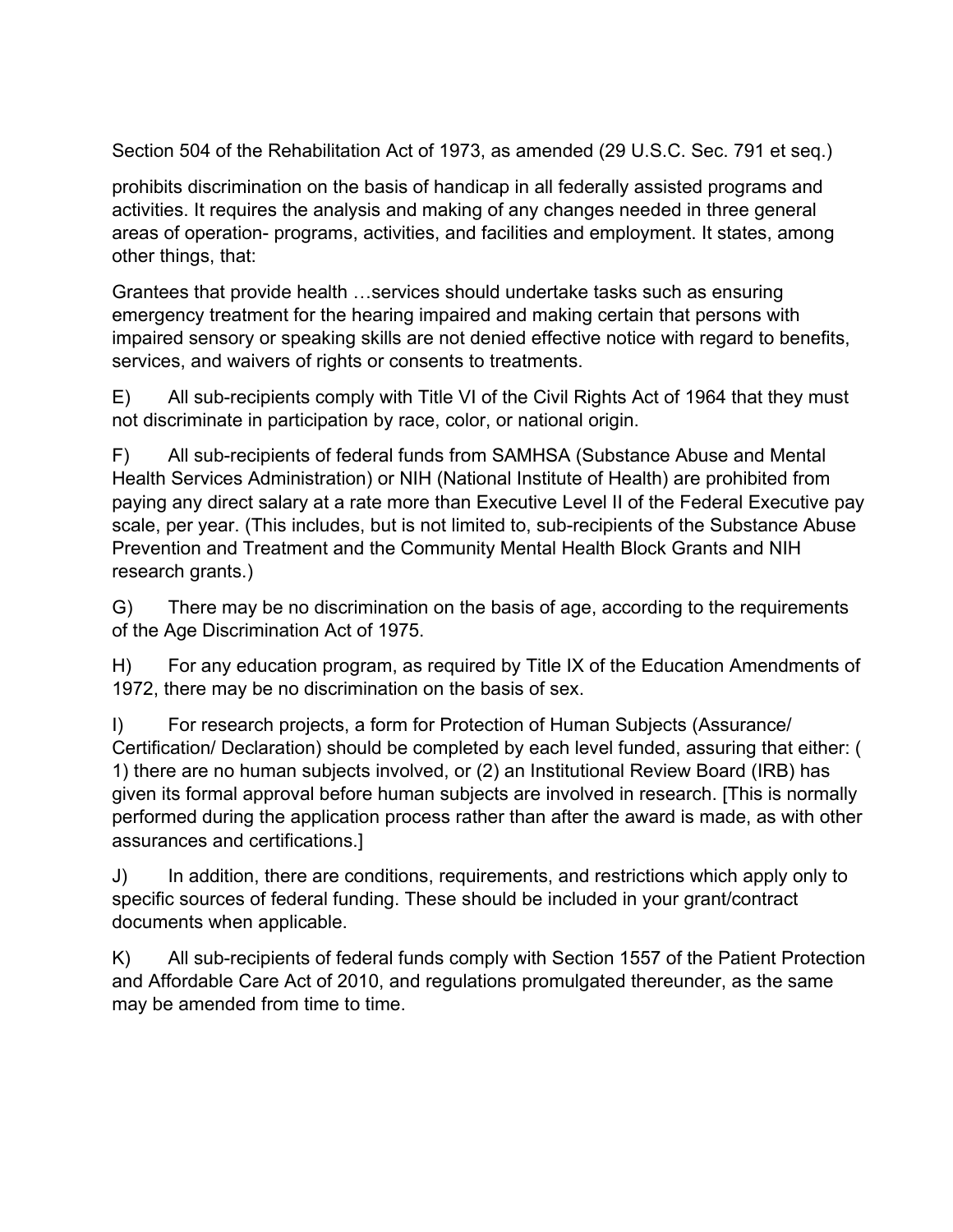### **ATTACHMENT E-1**

#### **CERTIFICATION REGARDING LOBBYING**

#### **Certification for Contracts, Grants, Loans, and Cooperative Agreements**

The undersigned certifies, to the best of his or her knowledge and belief, that:

- (1) No Federal appropriated funds have been paid or will be paid, by or on behalf of the undersigned, to any person for influencing or attempting to influence an officer or employee of any agency, a Member of Congress, an officer or employee of Congress, or an employee of a Member of Congress in connection with the awarding of any Federal contract, the making of any Federal grant, the making of any Federal loan, the entering into of any cooperative agreement, and the extension, continuation, renewal, amendment, or modification of any Federal contract, grant, loan, or cooperative agreement.
- (2) If any funds other than Federal appropriated funds have been paid or will be paid to any person for influencing or attempting to influence an officer or employee of any agency, a Member of Congress, an officer or employee of Congress, or an employee of a Member of Congress in connection with this Federal contract, grant, loan, or cooperative agreement, the undersigned shall complete and submit Standard Form-LLL, "Disclosure Form to Report Lobbying," in accordance with itsinstructions.
- (3) The undersigned shall require that the language of this certification be included in the award documents for all sub-awards at all tiers (including subcontracts, sub-grants, and contracts under grants, loans, and cooperative agreements) and that all subrecipients shall certify and disclose accordingly.

This certification is a material representation of fact upon which reliance was placed when this transaction was made or entered into. Submission of this certification is a prerequisite for making or entering into this transaction imposed by Section 1352, title 31, U.S. Code. Any person who fails to file the required certification shall be subject to a civil penalty of not less than \$10,000 and not more than \$100,000 for each such failure.

| Award No.                                                   | Organizational Entry              |
|-------------------------------------------------------------|-----------------------------------|
| Name and Title of Official Signing for Organizational Entry | Telephone No. Of Signing Official |
| Signature of Above                                          | Date Signed                       |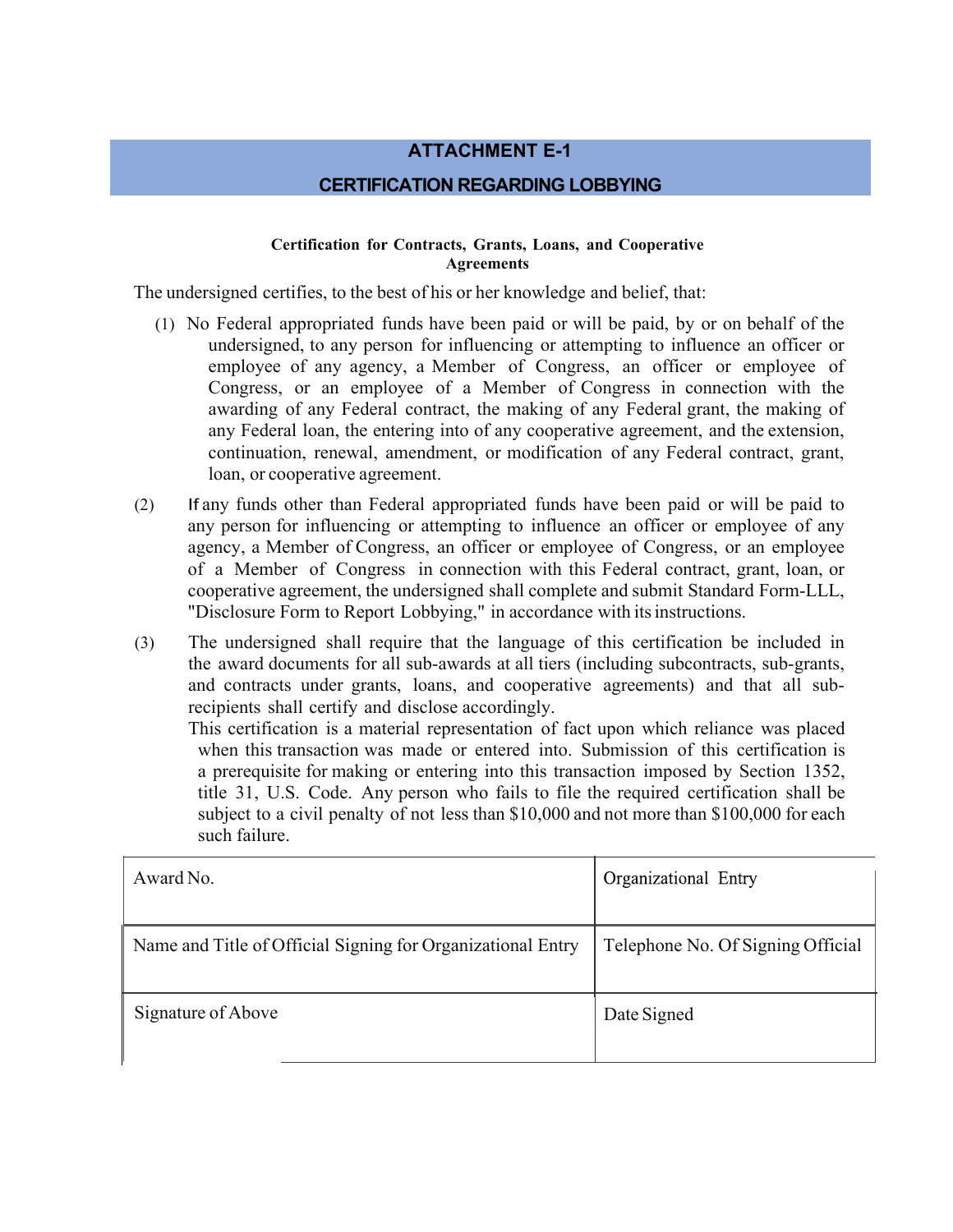# **ATTACHMENT E-2**

## **DISCLOSURE OF LOBBYING ACTIVITIES**

Complete this form to disclose lobbying activities pursuant to 31 U.S.C. 1352

| <b>Type of Federal</b><br>1.<br>Action:<br>a. Contract<br>b. Grant<br>c. Cooperative<br>Agreement<br>d. Loan<br>e. Loan<br>guarantee<br>f.<br>Loan<br>insurance | 2.<br>b. Initial award<br>c. Post-award | <b>Status of Federal Action:</b><br>a. Bid/offer/application | 3. Report Type:<br>a. Initial filing<br>b. Material change<br>For Material Change Only:<br>Year ___________ quarter<br>Date of last report |
|-----------------------------------------------------------------------------------------------------------------------------------------------------------------|-----------------------------------------|--------------------------------------------------------------|--------------------------------------------------------------------------------------------------------------------------------------------|
| 4. Name and Address of Reporting Entity:<br>$\Box$ Prime<br>known:                                                                                              | □ Subawardee Tier ______, if            |                                                              | 5. If Reporting Entity in No. 4 is a Subawardee,<br><b>Enter Name and Address of Prime:</b>                                                |
| Congressional District, if known:                                                                                                                               |                                         |                                                              | Congressional District, if known:                                                                                                          |
| 6. Federal Department/Agency:                                                                                                                                   |                                         |                                                              | 7. Federal Program Name/Description:<br>CFDA Number, if applicable:                                                                        |
| 8. Federal Action Number, if known:                                                                                                                             |                                         |                                                              | 9. Award Amount, if known:                                                                                                                 |
|                                                                                                                                                                 |                                         | \$                                                           |                                                                                                                                            |
| 10. a. Name and Address of Lobbying<br><b>Registrant</b><br>(if individual, last name, first name, MI):                                                         |                                         | name, MI):                                                   | b. Individuals Performing Services (including<br>address if different from No. 10a) (last name, first                                      |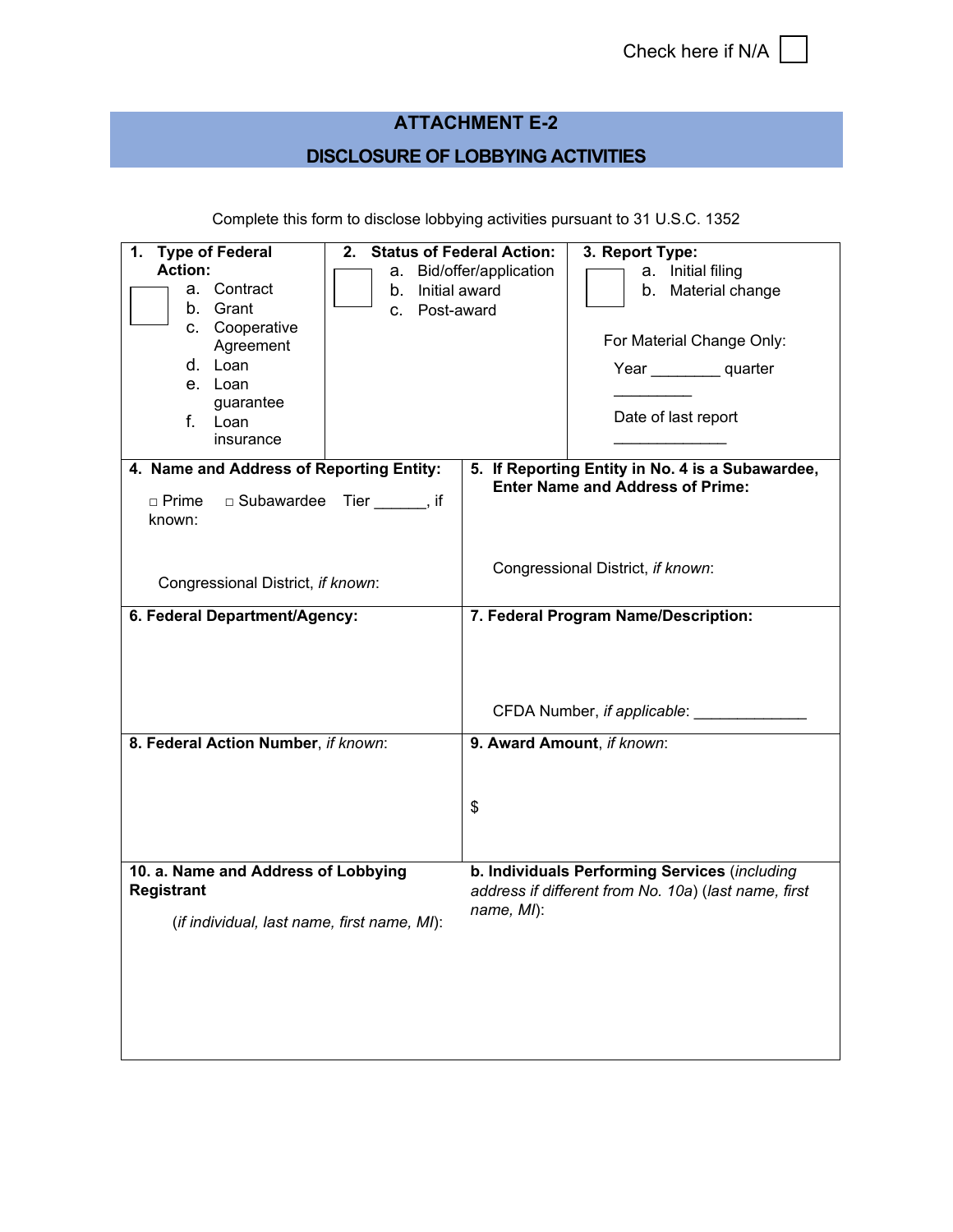| 11. Amount of Payment (check all that apply)                                                                                                                                                                                                                                                                                                                                                                                                                                                                                                                                                    | 13. Type of Payment (check all that apply)                                                                                                      |  |  |  |
|-------------------------------------------------------------------------------------------------------------------------------------------------------------------------------------------------------------------------------------------------------------------------------------------------------------------------------------------------------------------------------------------------------------------------------------------------------------------------------------------------------------------------------------------------------------------------------------------------|-------------------------------------------------------------------------------------------------------------------------------------------------|--|--|--|
| $\frac{1}{2}$<br>Desemble actual operantical planned                                                                                                                                                                                                                                                                                                                                                                                                                                                                                                                                            |                                                                                                                                                 |  |  |  |
| 12. Form of Payment (check all that apply)<br>⊟ a. cash<br>$\Box$ b. in-kind; specify: nature $\_\_\_\_\_\_\_\_\_\_\_\_\_\_\_\_\_\_\_$<br>value<br>14. Brief Description of Services Performed or to be Performed and Date(s) of Service,<br>including officer(s),<br>employee(s), or Member(s) contacted, for Payment Indicated in Item 11:                                                                                                                                                                                                                                                    | $\Box$ a. retainer<br>$\Box$ b. one-time<br>$\Box$ c. commission<br>$\Box$ d. contingent fee<br>$\Box$ e. deferred<br>$\Box$ f. other; specify: |  |  |  |
| (attach Continuation Sheet(s) SF-LLLA, if necessary)                                                                                                                                                                                                                                                                                                                                                                                                                                                                                                                                            |                                                                                                                                                 |  |  |  |
| 15. Continuation Sheet(s) SF-LLLA attached:                                                                                                                                                                                                                                                                                                                                                                                                                                                                                                                                                     | $\Box$ Yes<br>$\sqcap$ No                                                                                                                       |  |  |  |
| 16. Information requested through this form is<br>authorized by title 31 U.S.C. Section 1352.<br>This disclosure of lobbying activities is a<br>material representation of fact upon which<br>reliance was placed by the tier above when<br>this transaction was made or entered into. This<br>disclosure is required pursuant to 31 U.S.C.<br>1352. This information will be available for<br>public inspection. Any person who fails to file<br>the required disclosure shall be subject to a<br>civil penalty of not less than\$10,000 and not<br>more than \$100,000 for each such failure. | Signature:                                                                                                                                      |  |  |  |
|                                                                                                                                                                                                                                                                                                                                                                                                                                                                                                                                                                                                 | <b>Print Name:</b>                                                                                                                              |  |  |  |
|                                                                                                                                                                                                                                                                                                                                                                                                                                                                                                                                                                                                 | Title:                                                                                                                                          |  |  |  |
|                                                                                                                                                                                                                                                                                                                                                                                                                                                                                                                                                                                                 | Date:                                                                                                                                           |  |  |  |
| <b>Federal Use Only:</b>                                                                                                                                                                                                                                                                                                                                                                                                                                                                                                                                                                        | Authorized for Local<br>Reproduction<br>Standard Form LLL (Rev.<br>$7-97)$                                                                      |  |  |  |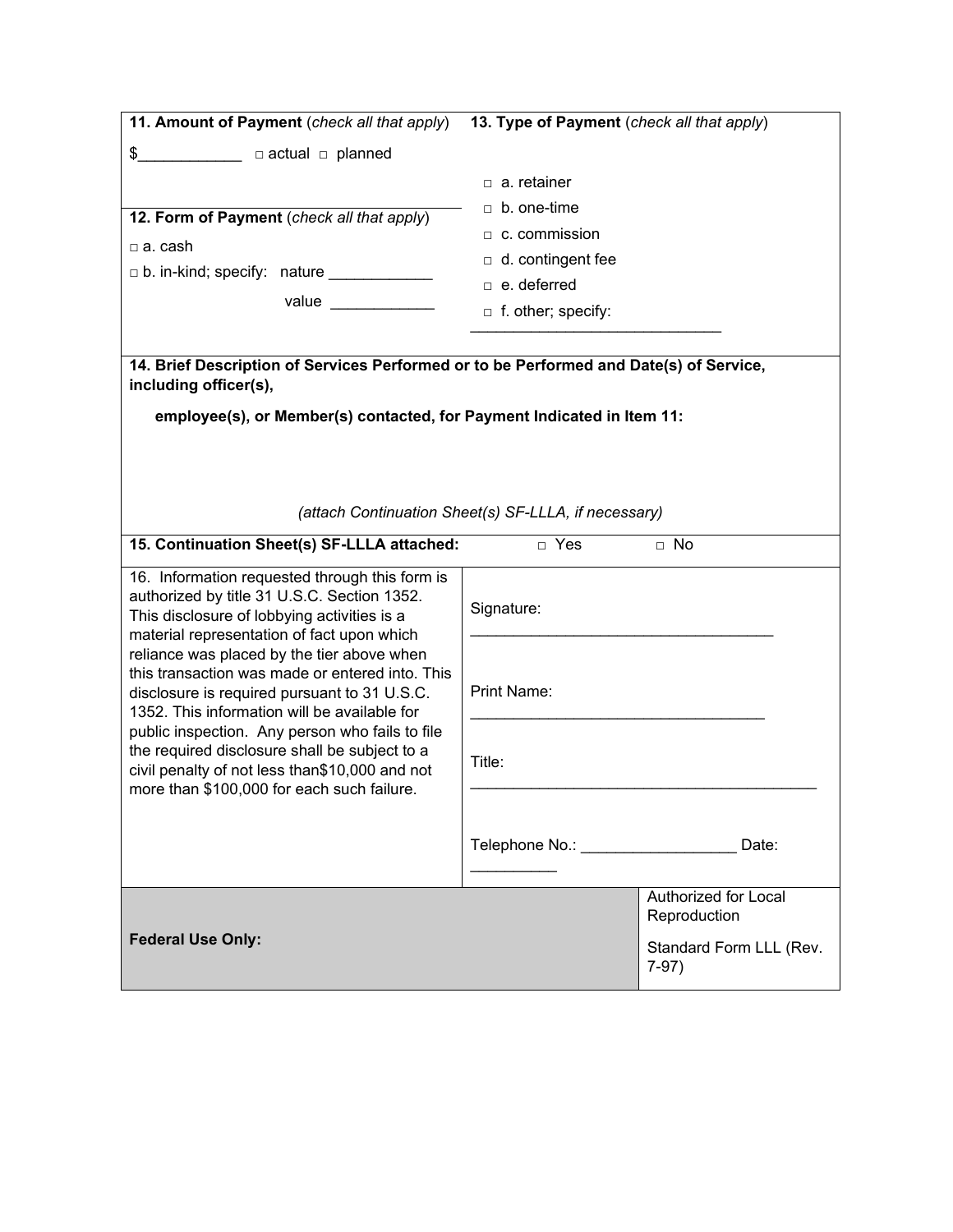## **INSTRUCTIONS FOR COMPLETION OF SF-LLL, DISCLOSURE OF LOBBYING ACTIVITIES**

This disclosure form shall be completed by the reporting entity, whether sub-awardee or prime Federal recipient, at the initiation or receipt of a covered Federal action, or a material change to a previous filing, pursuant to title 31

U.S.C. Section 1352. The filing of a form is required for each payment or agreement to make payment to any lobbying entity for influencing or attempting to influence an officer or employee of any agency, a Member of Congress, an officer or employee of Congress, or an employee of a Member of Congress in connection with a covered Federal action. Complete all items that apply for both the initial filing and material change report. Refer to the implementing guidance published by the Office of Management and Budget for additional information.

- 1. Identify the type of covered Federal action for which lobbying activity is and/or has been secured to influence the outcome of a covered Federal action.
- 2. Identify the status of the covered Federal action.
- 3 . Identify the appropriate classification of this report. Ifthis is a follow-up report caused by a material change to the information previously reported, enter the year and quarter in which the change occurred. Enter the date of the last previously submitted report by this reporting entity for this covered Federal action.
- 4 . Enter the full name, address, city, State and zip code of the reporting entity. Include Congressional District, if known. Check the appropriate classification of the reporting entity that designates if it is, or expects to be, a prime or sub-award recipient. Identify the tier of the sub-awardee, e.g., the first subawardee of the prime is the 1st tier. Sub-awards include but are not limited to subcontracts, sub-grants and contract awards under grants.
- 5 . Ifthe organization filing the report in item 4 checks "Sub-awardee," then enter the full name, address, city, State and zip code of the prime Federal recipient. Include Congressional District, if known.
- 6 . Enter the name of the Federal agency making the award or loan commitment. Include at least one organizational level below agency name, if k11own. For example, Department of Transportation, United States Coast Guard.
- 7 . Enter the Federal program name or description for the covered Federal action (item 1). If known, enter the full Catalog of Federal Domestic Assistance (CFDA) number for grants, cooperative agreements, loans, and loan commitments.
- 8 . Enter the most appropriate Federal identifying number available for the Federal action identified in item 1 (e.g., Request for Proposal (RFP) number; Invitation for Bid (IFB) number; grant announcement number; the contract, grant, or loan award number; the application/proposal control number assigned by the Federal agency). Include prefixes, e.g., "RFP-DE-90-001."
- 9 . For a covered Federal action where there has been an award or loan commitment by the Federal agency, enter the Federal amount of the award/loan commitment for the prime entity identified in item 4 or 5.
- 10. (a) Enter the full name, address, city, State and zip code of the lobbying registrant under the Lobbying Disclosure Act of 1995 engaged by the reporting entity identified in item 4 to influence the covered Federal action.
- 11. (b) Enter the full names of the individual(s) performing services, and include full address if different from 10 (a). Enter Last Name, First Name, and Middle Initial (MI).
- 12. The certifying official shall sign and date the form and print his/her name, title, and telephone number.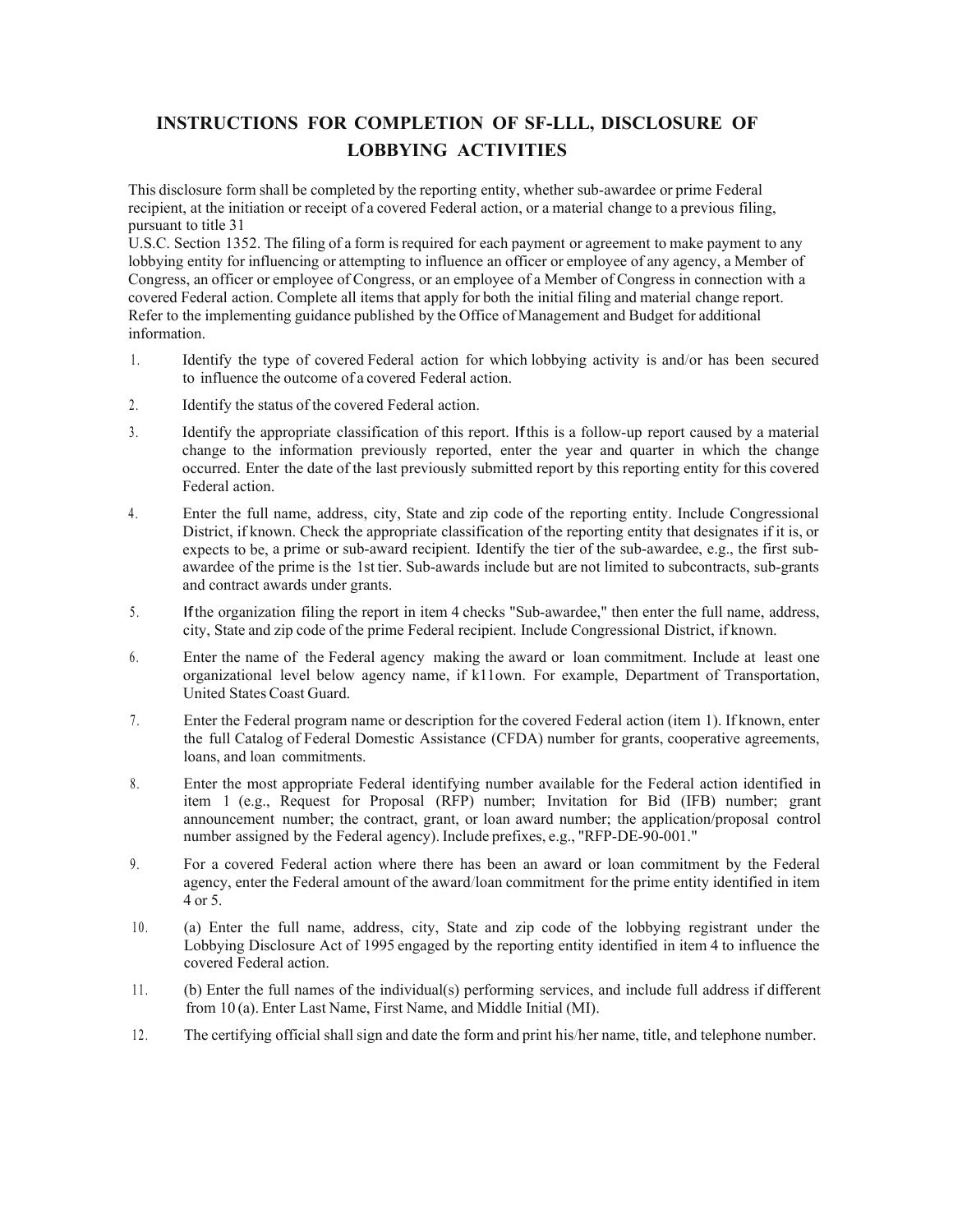According to the Paperwork Reduction Act, as amended, no persons are required to respond to a collection of information unless it displays a valid OMB Control Number. The valid OMB control number for this information collection is OMB No. 0348-0046. Public reporting burden for this collection of information is estimated to average 10 minutes per response, including time for reviewing instructions, searching existing data sources, gathering and maintaining the data needed, and completing and reviewing the collection of information. Send comments regarding the burden estimate or any other aspect of this collection of information, including suggestions for reducing this burden, to the Office of Management and Budget, Paperwork Reduction Project (0348-0046),<br>Washington, DC 20503.